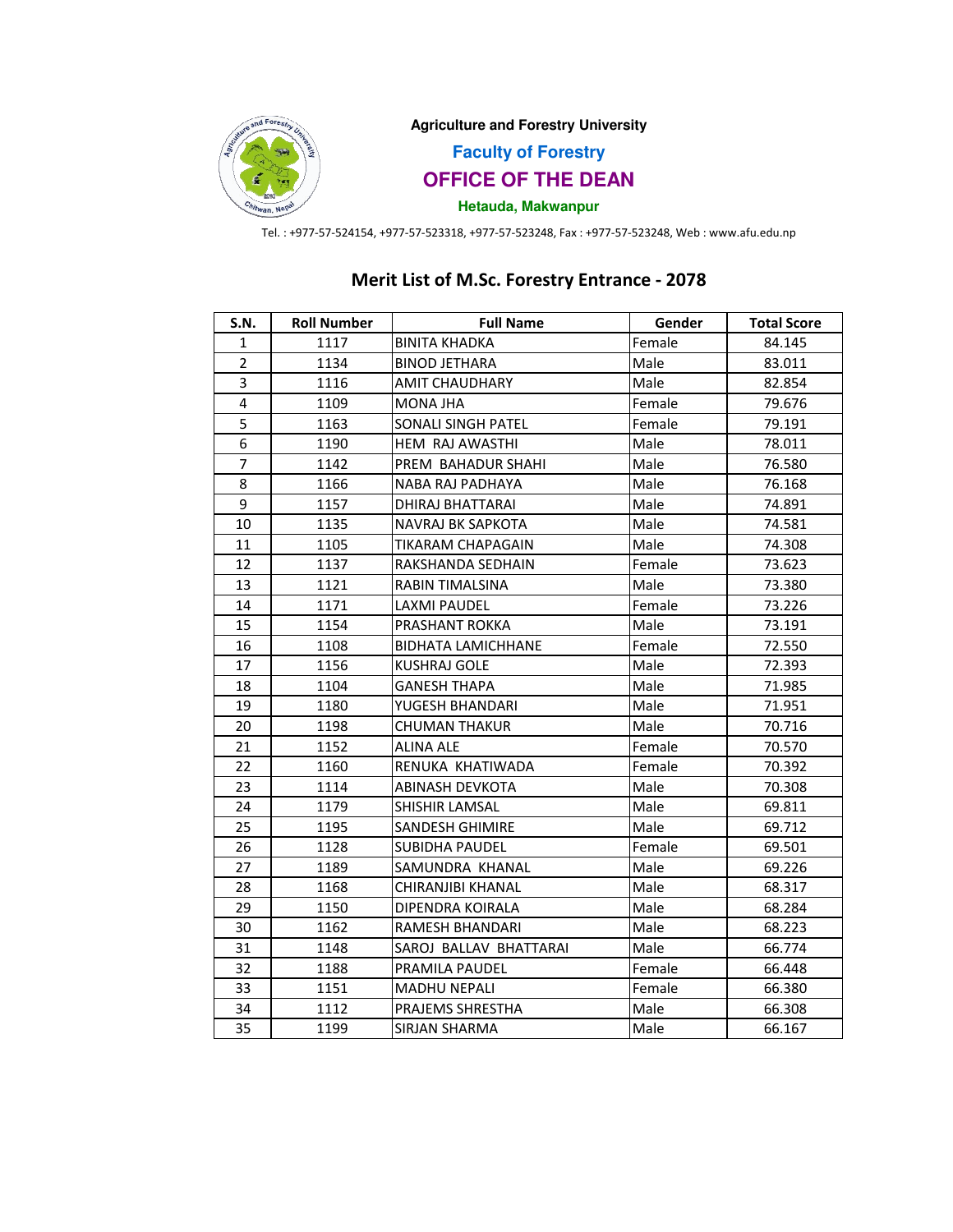

**Agriculture and Forestry University**

**Faculty of Forestry**

**OFFICE OF THE DEAN**

**Hetauda, Makwanpur**

Tel. : +977-57-524154, +977-57-523318, +977-57-523248, Fax : +977-57-523248, Web : www.afu.edu.np

### 36 | 1153 | RAKSHYA LAMICHHANE | Female | 65.635 37 | 1197 | UJJAWAL YADAV | Male | 65.515 38 | 1202 | HIMALAYA SAUD | Male | 65.489 39 1139 CHANDESH PRASAD PATEL Male 65.237 40 | 1127 | SAMIR THAPA | Male | 65.196 41 1102 SUJATA BHATTARAI Female 64.776 42 1140 RABINA KHATIWADA Female 64.476 43 1173 KAMAL CHITRAKAR Male 64.459 44 | 1177 | SANDHYA SHRESTHA | Female | 64.374 45 | 1175 | SRIJANA PAUDEL | Female | 64.296 46 1176 SUSHANTA NEUPANE Male 64.183 47 | 1193 | SUSHAN SHRESTHA | Male | 64.172 48 1196 SANJAYA THAPA Male 63.944 49 | 1170 | KALPANA UPADHAYAYA | Female | 63.723 50 1115 PRAKASH GURUNG Male 63.704 51 1111 MARICH KUMAR LAMA Male 63.642 52 1159 BISHNU PUN Female 63.467 53 | 1181 | ANUSHA CHHETRI | Female | 63.364 54 1191 ROJAN SAPKOTA Male 63.308 55 1178 DARSHAN POUDEL Male 63.172 56 1138 HIKMAT JIREL Male 63.064 57 | 1120 | KEBAL PRASAD PANDEY | Male | 63.011 58 | 1186 | GITA POUDEL | Female | 62.984 59 1192 SACHIN SUBEDI Male 62.932 60 | 1133 | MOHAN ARYAL | Male | 62.678 61 1131 RADHIKA OJHA Female 62.525 62 | 1147 | BISHAL SUBEDI | Male | 62.196 63 1124 BACHCHURAM SUBEDI Male 62.141 64 1123 BISHODIP CHAUDHARI Male 62.059 65 1184 MANOJ AWASTHI Male 61.933 66 | 1136 | GAGAN BUDHA | Male | 61.406 67 | 1106 | PUSP RAJ SHRESTHA | Male 61.381 68 1119 RAMESH DULAL Male 60.730 69 | 1145 | MANARAJ LAMA MOKTAN | Male | 60.501 70 1200 SUJITA DEVKOTA Female 60.448 71 | 1141 | BAL KRISHNA PANDIT | Male | 59.317

### Merit List of M.Sc. Forestry Entrance - 2078